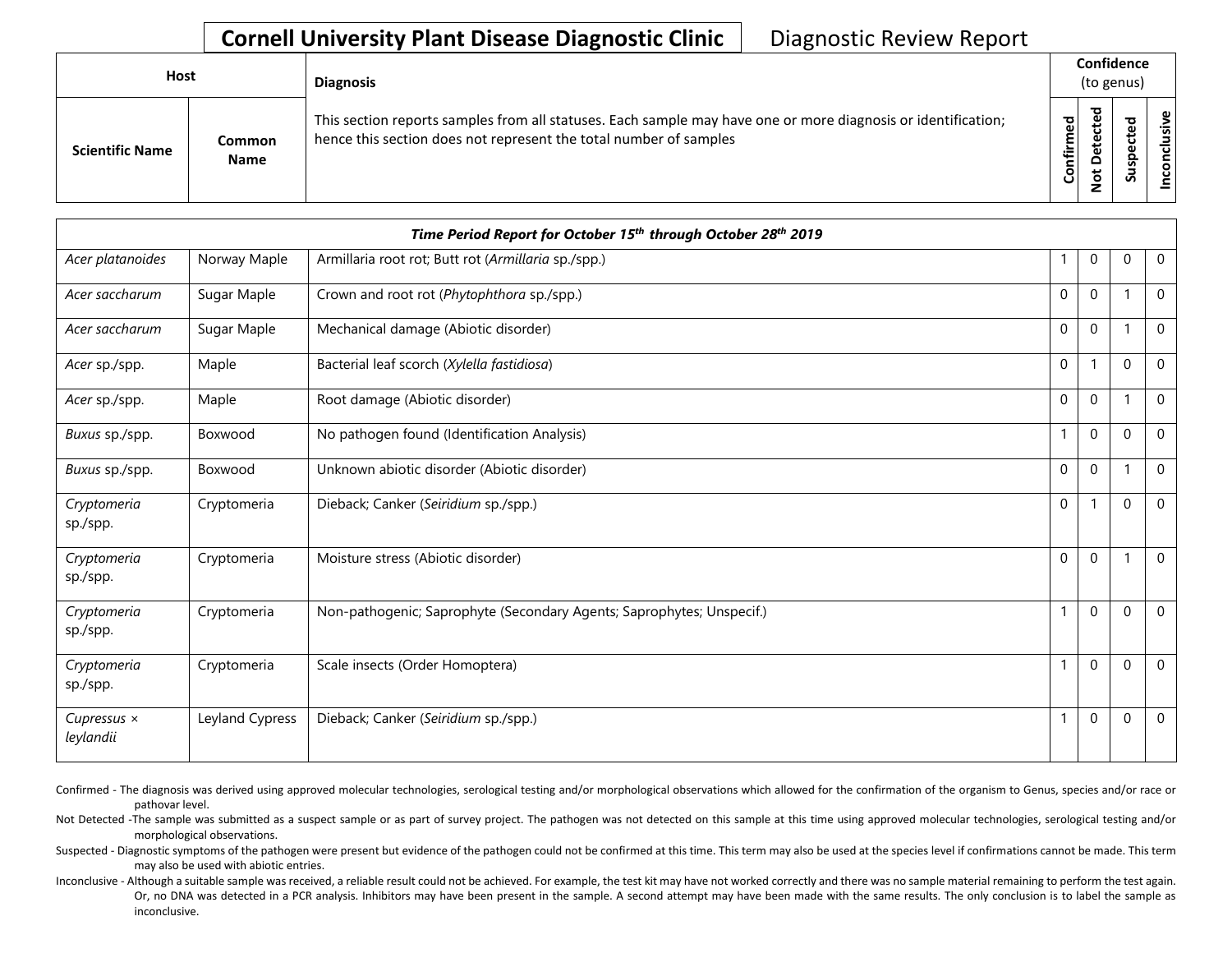| <b>Host</b>            |                       | <b>Diagnosis</b>                                                                                                                                                                   |               |                                  | Confidence<br>(to genus)        |      |
|------------------------|-----------------------|------------------------------------------------------------------------------------------------------------------------------------------------------------------------------------|---------------|----------------------------------|---------------------------------|------|
| <b>Scientific Name</b> | Common<br><b>Name</b> | This section reports samples from all statuses. Each sample may have one or more diagnosis or identification;<br>hence this section does not represent the total number of samples | ъ<br>Confirme | ᅙ<br>$\Omega$<br>سه<br>$\dot{S}$ | ъ<br>Φ<br>ω<br>௨<br>s<br>∍<br>S | sive |

| Cupressus ×<br>leylandii   | Leyland Cypress      | Scale insects (Order Homoptera)                                       |              | $\mathbf 0$    | $\Omega$ | $\mathbf 0$  |
|----------------------------|----------------------|-----------------------------------------------------------------------|--------------|----------------|----------|--------------|
| Fagus grandifolia          | American Beech       | Leaf gall nematode (Litylenchus crenatae) [from leaf tissue]          | 6            | $\Omega$       | $\Omega$ | $\mathbf{0}$ |
| Fagus grandifolia          | American Beech       | Leaf gall nematode (Litylenchus crenatae) [from <b>branch</b> tissue] | $\mathbf 0$  | 5              | $\Omega$ | $\mathbf 0$  |
| Fagus sp./spp.             | Beech                | Leaf gall nematode (Litylenchus crenatae) [from leaf tissue]          | 3            | $\Omega$       | $\Omega$ | $\mathbf{0}$ |
| Fagus sp./spp.             | Beech                | Leaf gall nematode (Litylenchus crenatae) [from <b>branch</b> tissue] | $\mathbf 0$  | $\overline{2}$ | $\Omega$ | $\mathbf 0$  |
| Fagus sp./spp.             | Beech                | Eriophyid mites (Family Eriophyidae)                                  |              | $\mathbf 0$    | $\Omega$ | $\mathbf 0$  |
| Hydrangea<br>paniculata    | Panicle<br>Hydrangea | Armillaria root rot (Armillaria sp./spp.)                             | $\mathbf 0$  |                | $\Omega$ | $\mathbf 0$  |
| Hydrangea<br>paniculata    | Panicle<br>Hydrangea | Root damage (Abiotic disorder)                                        | $\mathbf{0}$ | $\mathbf{0}$   |          | $\mathbf 0$  |
| Hydrangea<br>paniculata    | Panicle<br>Hydrangea | Unspecified pathology (Fusarium sp./spp.)                             |              | $\Omega$       | $\Omega$ | $\mathbf 0$  |
| Hydrangea<br>paniculata    | Panicle<br>Hydrangea | Unspecified pathology (Phomopsis sp./spp.)                            | $\mathbf{1}$ | $\Omega$       | $\Omega$ | $\Omega$     |
| Hydrangea<br>paniculata    | Panicle<br>Hydrangea | Wood boring insect damage (Unidentified Wood Boring Insect)           | 1            | $\mathbf{0}$   | $\Omega$ | $\mathbf 0$  |
| Lycopersicon<br>esculentum | Tomato               | Nutrient imbalance (Abiotic disorder)                                 | $\mathbf{0}$ | $\Omega$       |          | $\mathbf 0$  |

Confirmed - The diagnosis was derived using approved molecular technologies, serological testing and/or morphological observations which allowed for the confirmation of the organism to Genus, species and/or race or pathovar level.

Not Detected -The sample was submitted as a suspect sample or as part of survey project. The pathogen was not detected on this sample at this time using approved molecular technologies, serological testing and/or morphological observations.

Suspected - Diagnostic symptoms of the pathogen were present but evidence of the pathogen could not be confirmed at this time. This term may also be used at the species level if confirmations cannot be made. This term may also be used with abiotic entries.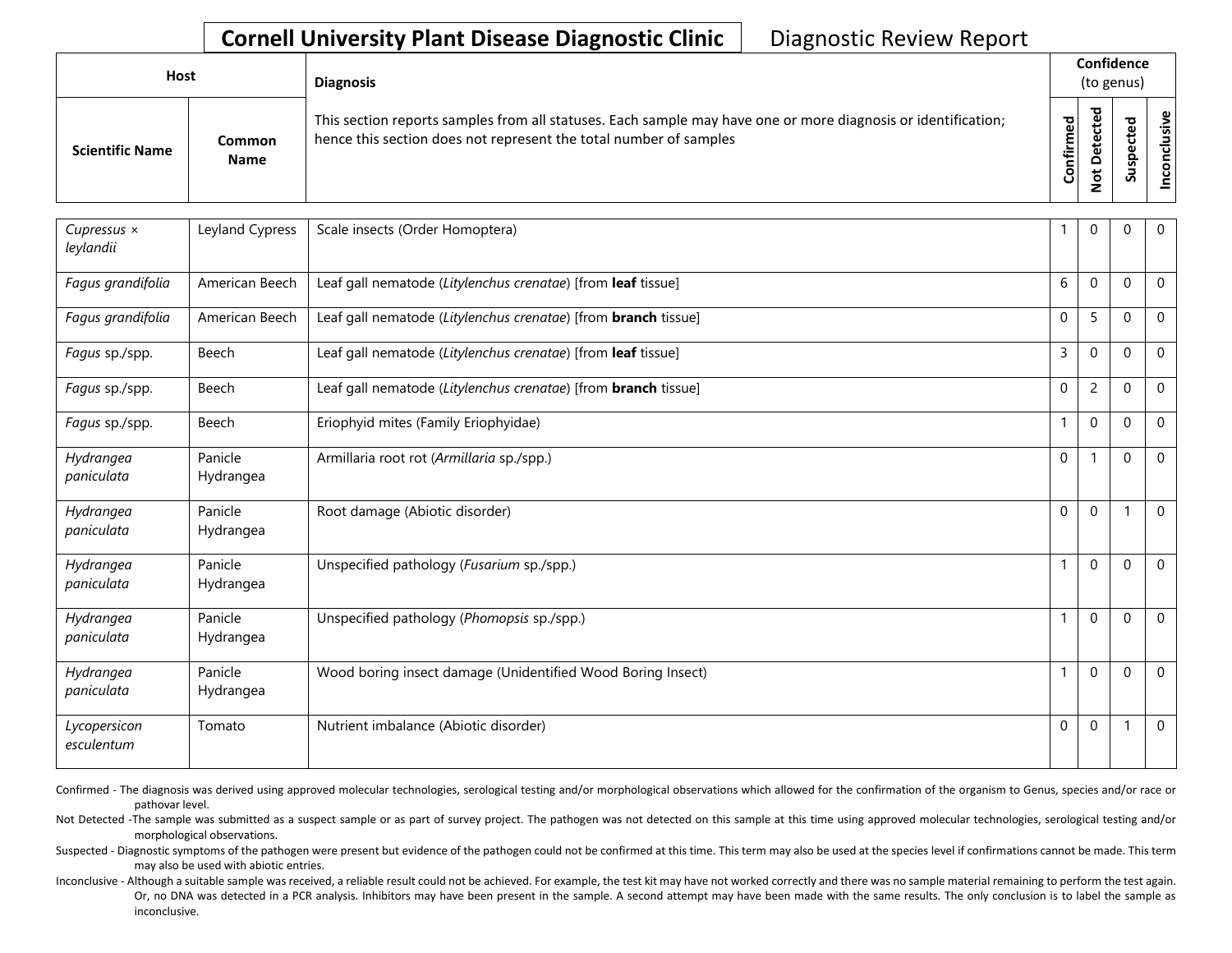| Host                   |                       | <b>Diagnosis</b>                                                                                                                                                                   |           |                                  | Confidence<br>(to genus) |  |
|------------------------|-----------------------|------------------------------------------------------------------------------------------------------------------------------------------------------------------------------------|-----------|----------------------------------|--------------------------|--|
| <b>Scientific Name</b> | Common<br><b>Name</b> | This section reports samples from all statuses. Each sample may have one or more diagnosis or identification;<br>hence this section does not represent the total number of samples | Confirmed | ᇴ<br>ပ<br>Φ<br>o<br>پ<br>$\circ$ | ᅙ<br>S<br>S              |  |

| Lycopersicon<br>esculentum | Tomato                | Potyvirus Group (Potyvirus Group)                                     | $\mathbf 0$  |                  | 0            | $\overline{0}$ |
|----------------------------|-----------------------|-----------------------------------------------------------------------|--------------|------------------|--------------|----------------|
| Lycopersicon<br>esculentum | Tomato                | Refer'd to private testing lab (Identification Analysis)              | $\mathbf{1}$ | $\mathbf{0}$     | $\mathbf{0}$ | $\Omega$       |
| Lycopersicon<br>esculentum | Tomato                | Tobacco mosaic (TMV) (Tobamovirus Tobacco Mosaic Virus)               | $\mathbf 0$  | 1                | $\Omega$     | $\overline{0}$ |
| Pinus strobus              | Eastern White<br>pine | Non-pathogenic; Saprophyte (Secondary Agents; Saprophytes; Unspecif.) | $\mathbf{1}$ | $\mathbf 0$      | $\mathbf{0}$ | $\mathbf 0$    |
| Pinus strobus              | Eastern White<br>pine | Pine wilt nematode (Pinewood) (Bursaphelenchus xylophilus)            | $\mathbf 0$  | 1                | $\mathbf{0}$ | $\Omega$       |
| Pinus strobus              | Eastern White<br>pine | Root damage (Abiotic disorder)                                        | $\mathbf 0$  | $\mathbf 0$      |              | $\overline{0}$ |
| Quercus sp./spp.           | Oak                   | Anthracnose (Discula quercina)                                        | $\mathbf{1}$ | $\boldsymbol{0}$ | $\mathbf{0}$ | $\mathbf 0$    |
| Quercus sp./spp.           | Oak                   | Root damage (Abiotic disorder)                                        | $\Omega$     | $\mathbf{0}$     | -1           | $\Omega$       |
| Quercus velutina           | <b>Black Oak</b>      | Anthracnose (Discula quercina)                                        | $\mathbf 0$  | 1                | $\mathbf{0}$ | $\Omega$       |
| Quercus velutina           | <b>Black Oak</b>      | Leaf scorch (Abiotic disorder)                                        | $\mathbf 0$  | $\mathbf 0$      | 1            | $\mathbf 0$    |
| Quercus velutina           | <b>Black Oak</b>      | Spider mites (Family Tetranychidae)                                   |              | $\Omega$         | $\Omega$     | $\Omega$       |
| Rheum<br>rhabarbarum       | Rhubarb               | Dagger nematodes (Xiphinema sp./spp.)                                 | $\mathbf{1}$ | $\mathbf 0$      | $\mathbf 0$  | $\mathbf 0$    |

Confirmed - The diagnosis was derived using approved molecular technologies, serological testing and/or morphological observations which allowed for the confirmation of the organism to Genus, species and/or race or pathovar level.

Not Detected -The sample was submitted as a suspect sample or as part of survey project. The pathogen was not detected on this sample at this time using approved molecular technologies, serological testing and/or morphological observations.

Suspected - Diagnostic symptoms of the pathogen were present but evidence of the pathogen could not be confirmed at this time. This term may also be used at the species level if confirmations cannot be made. This term may also be used with abiotic entries.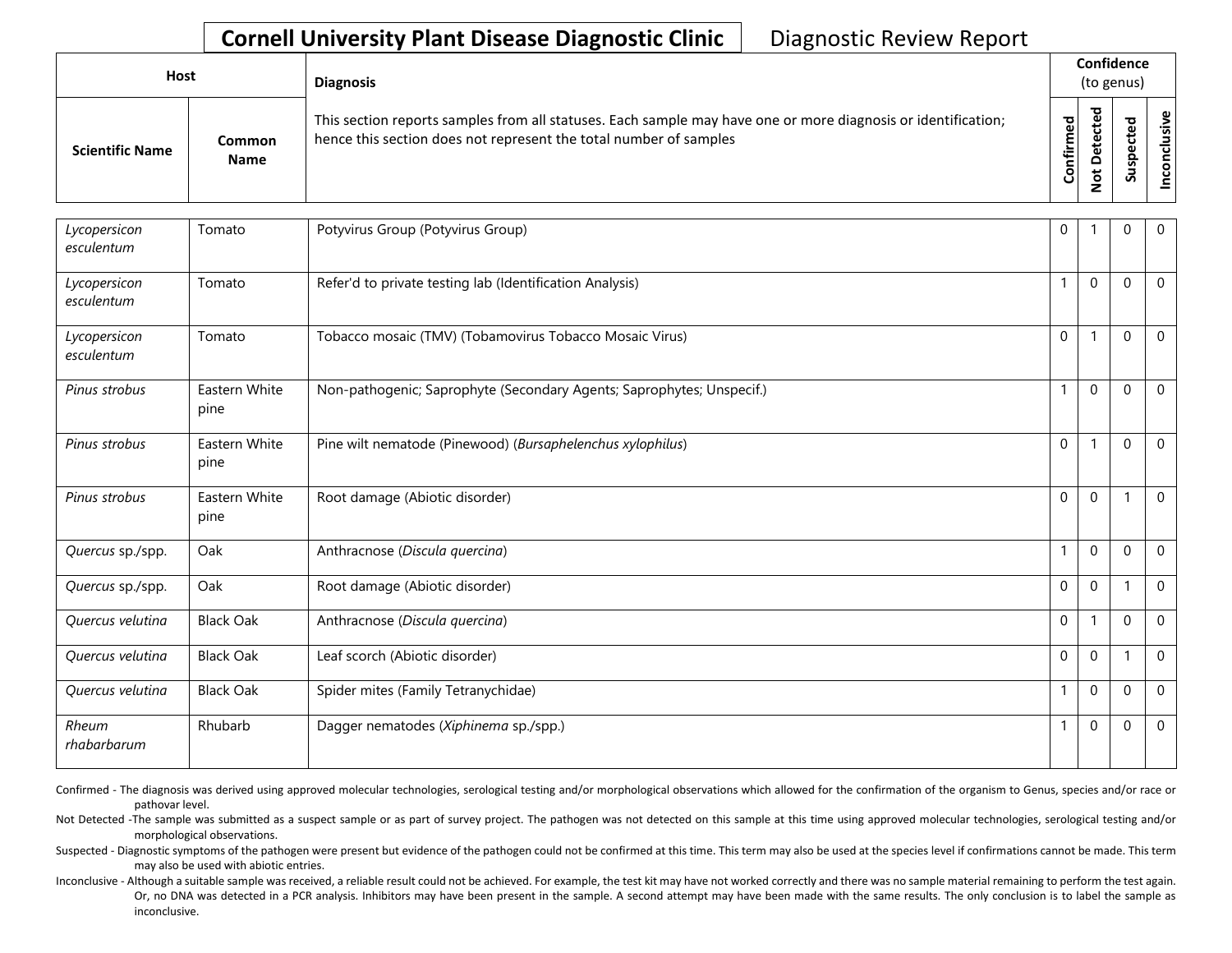| Host                   |                              | <b>Diagnosis</b>                                                                                                                                                                   |           |                                  | Confidence<br>(to genus) |       |
|------------------------|------------------------------|------------------------------------------------------------------------------------------------------------------------------------------------------------------------------------|-----------|----------------------------------|--------------------------|-------|
| <b>Scientific Name</b> | <b>Common</b><br><b>Name</b> | This section reports samples from all statuses. Each sample may have one or more diagnosis or identification;<br>hence this section does not represent the total number of samples | Confirmed | ᇴ<br>ں<br>Φ<br>c<br>پ<br>$\circ$ | ਠ<br>s<br>S              | usive |

| Rheum<br>rhabarbarum       | Rhubarb            | Lesion nematodes (Pratylenchus sp./spp.)                    |             | $\mathbf 0$      | 0            | $\mathbf 0$ |
|----------------------------|--------------------|-------------------------------------------------------------|-------------|------------------|--------------|-------------|
| Rheum<br>rhabarbarum       | Rhubarb            | Pin nematodes (Paratylenchus sp./spp.)                      |             | $\Omega$         | $\Omega$     | $\mathbf 0$ |
| Rheum<br>rhabarbarum       | Rhubarb            | Rhubarb crown rot (Erwinia rhapontici)                      | $\Omega$    | $\Omega$         |              | $\Omega$    |
| Thuja sp./spp.             | Arborvitae         | Algae (General)                                             | 1           | $\boldsymbol{0}$ | $\Omega$     | $\mathbf 0$ |
| Thuja sp./spp.             | Arborvitae         | Dieback; Canker (Seiridium sp./spp.)                        |             | $\Omega$         | $\Omega$     | $\mathbf 0$ |
| Thuja sp./spp.             | Arborvitae         | Moisture stress (Abiotic disorder)                          | $\mathbf 0$ | $\mathbf 0$      |              | $\mathbf 0$ |
| Tsuga canadensis           | Eastern<br>Hemlock | Scale insects (Order Homoptera)                             |             | $\mathbf{0}$     | $\mathbf{0}$ | $\Omega$    |
| Tsuga canadensis           | Eastern<br>Hemlock | Witches broom (unidentified)                                | $\Omega$    | $\Omega$         |              | $\mathbf 0$ |
| Tsuga sp./spp.             | Hemlock            | No pathogen found (Identification Analysis)                 |             | $\mathbf 0$      | $\mathbf{0}$ | $\mathbf 0$ |
| Tsuga sp./spp.             | Hemlock            | Unknown abiotic disorder (Abiotic disorder)                 | $\mathbf 0$ | $\mathbf 0$      |              | $\mathbf 0$ |
| Tsuga sp./spp.             | Hemlock            | Wood boring insect damage (Unidentified Wood Boring Insect) |             | $\Omega$         | $\Omega$     | $\mathbf 0$ |
| Turfgrass mixed<br>species | Turfgrass          | Ascochyta blight (Ascochyta sp./spp.)                       |             | $\mathbf 0$      | $\mathbf 0$  | $\mathbf 0$ |

Confirmed - The diagnosis was derived using approved molecular technologies, serological testing and/or morphological observations which allowed for the confirmation of the organism to Genus, species and/or race or pathovar level.

Not Detected -The sample was submitted as a suspect sample or as part of survey project. The pathogen was not detected on this sample at this time using approved molecular technologies, serological testing and/or morphological observations.

Suspected - Diagnostic symptoms of the pathogen were present but evidence of the pathogen could not be confirmed at this time. This term may also be used at the species level if confirmations cannot be made. This term may also be used with abiotic entries.